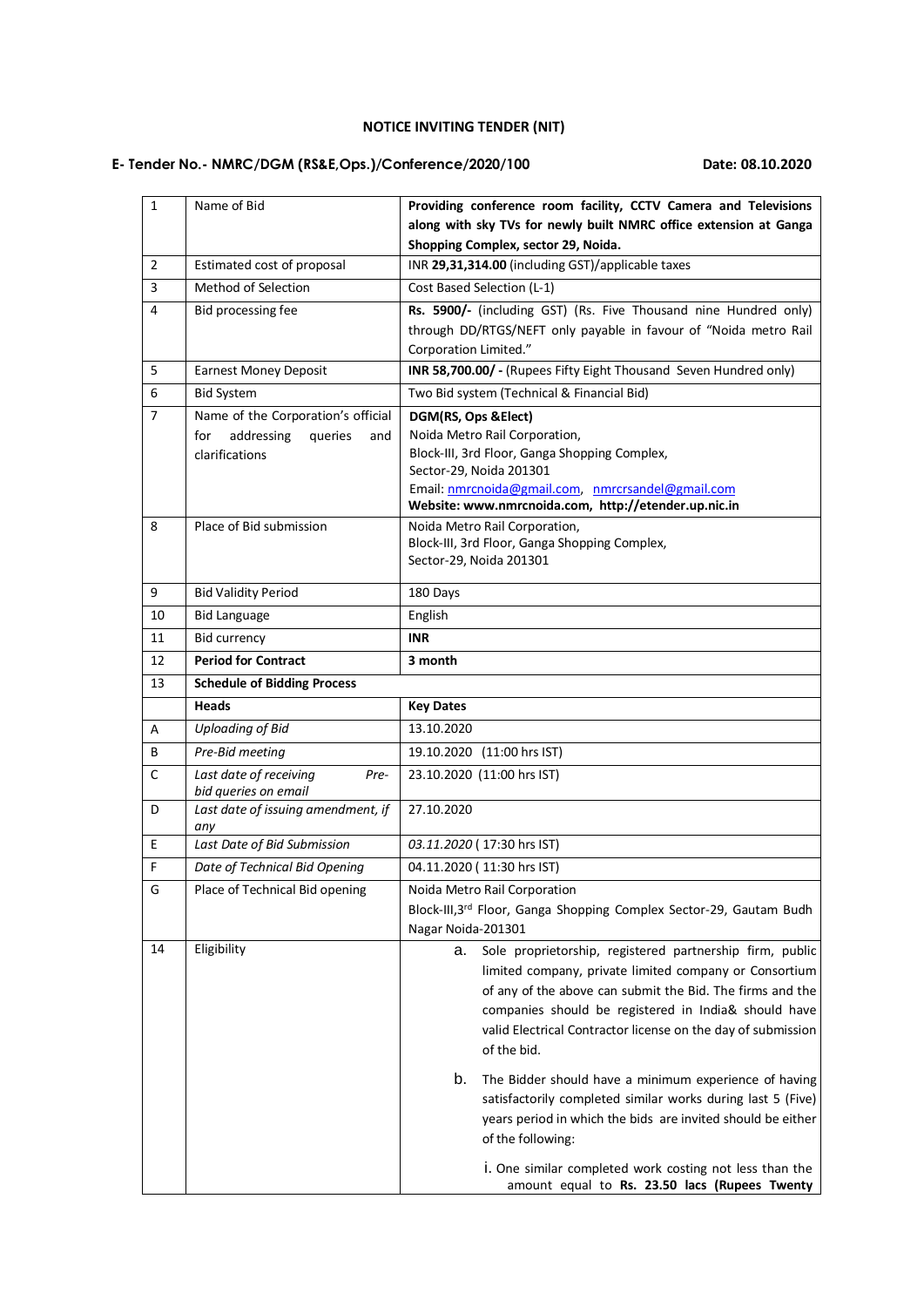|    |                           | Three Lacs Fifty thousand only) or                                                                                                                                                                                                                                                                                                                                                                                                                                                                                                                                                                                                            |
|----|---------------------------|-----------------------------------------------------------------------------------------------------------------------------------------------------------------------------------------------------------------------------------------------------------------------------------------------------------------------------------------------------------------------------------------------------------------------------------------------------------------------------------------------------------------------------------------------------------------------------------------------------------------------------------------------|
|    |                           | ii. Two similar completed works each costing not less than<br>the amount equal to<br>Rs. 14.70<br>lacs (Rupees Fourteen Lacs Seventy thousand only)<br>or                                                                                                                                                                                                                                                                                                                                                                                                                                                                                     |
|    |                           | iii. Three similar completed works each costing not less<br>than the amount equal to<br>Rs. 11.80<br>lacs (Rupees Eleven Lacs Eighty Thousand only)                                                                                                                                                                                                                                                                                                                                                                                                                                                                                           |
|    |                           | Similar work" for this contract shall be "SITC of Audio and/or<br>Video facilities" in any Central Govt./ State Govt./ PSU's or<br>any Private Limited company of repute.                                                                                                                                                                                                                                                                                                                                                                                                                                                                     |
|    |                           | In case of Consortium- Full value of the work, if done by the<br>same Consortium shall be considered. However, if the<br>qualifying work(s) were done by them in Consortium having<br>different constituents, then the value of work as per their<br>percentage participation in such Consortium shall be<br>considered. This is to be substantiated with documentary<br>evidence.                                                                                                                                                                                                                                                            |
|    |                           | The Bidder should have minimum average annual turnover<br>c.<br>of Rs. 23.50 lacs<br>(Rupees Twenty Three Lacs<br>Fifty thousand only) in the last 3 (three) Financial Years<br>(2017-2018, 2018-19, 2019-20) preceding the Bid Due Date.<br>In case of Consortium - The averages annual turnover of<br>Consortium will be based on percentage participation of each<br>member.<br>Example: Let member 1 has percentage participation = $M$<br>and Member 2 has percentage $= N$ , Let the averages<br>annual turnover of member 1 is A and that of member 2 is<br>B, then average annual turnover of Consortium will be $=$<br>$(AM+BN/100)$ |
|    |                           | The Bidder should not have been blacklisted/ banned/<br>d.<br>declared ineligible for corrupt and fraudulent practices by<br>the Government of India/ any State Government/<br>Government Agency and Supreme court and contracts have<br>been terminated/ foreclosed by any company / department<br>due to non- fulfilment of Contractual obligation in last 5<br>(five) financial years.                                                                                                                                                                                                                                                     |
|    |                           | In case of Consortium: All Members should provide the<br>Undertaking                                                                                                                                                                                                                                                                                                                                                                                                                                                                                                                                                                          |
| 15 | <b>Consortium Allowed</b> | Yes                                                                                                                                                                                                                                                                                                                                                                                                                                                                                                                                                                                                                                           |
| 16 | Account details           | For Bid Processing Fee & EMD State Bank of India (04077) -<br>Sector 18, Noida, Gautam Budh Nagar, Uttar Pradesh -201301<br>IFSC Code: SBIN0004077<br>A/c No. 37707840592<br><b>NMRC Metro Rail</b>                                                                                                                                                                                                                                                                                                                                                                                                                                           |